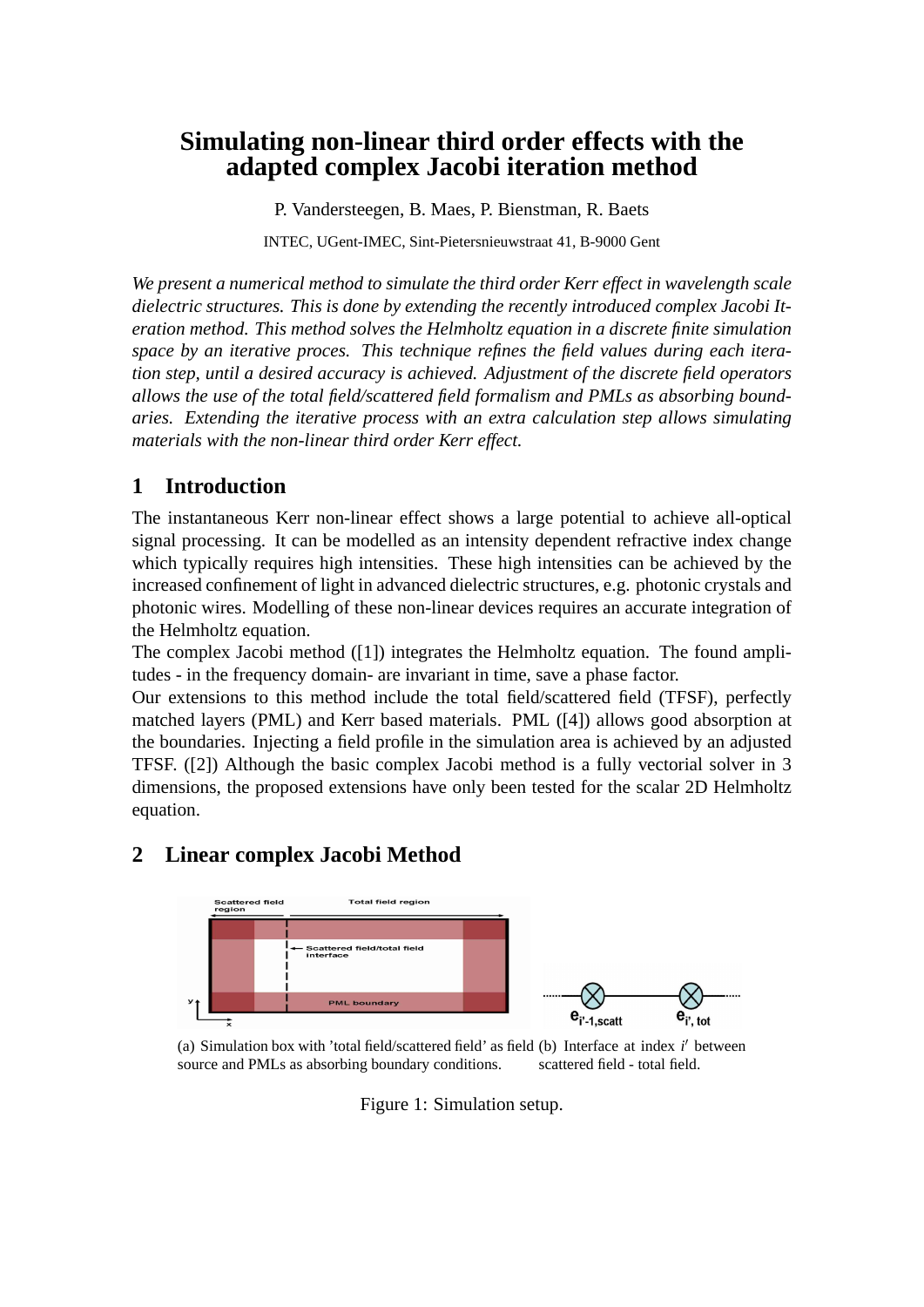The basic complex Jacobi method [1] is an iterative method which only calculates the fields at equidistant points. The derivatives in the Helmholtz equation are replaced by central differences:

$$
\frac{\partial}{\partial x}e_{i,j} \equiv \frac{e_{i+1,j} - e_{i-1,j}}{2\Delta x}
$$

The field  $e_{i,j}$  is located at the point ( $i\Delta x, j\Delta y$ ), *i* and *j* are integers,  $\Delta x$  is the discretization step in x and y directions.

The complex Jacobi method refines the field-amplitudes with the following update equation until a desired accuracy for the Helmholtz equation has been achieved:

$$
e_{i,j}^{n+1} = e_{i,j}^n + \left(2\alpha_1(\frac{1}{\Delta x^2} + \frac{1}{\Delta y^2})\right)^{-1} \left( (\delta_x^2 + \delta_y^2 + (\frac{2\pi}{\lambda}n_{i,j})^2)e_{i,j}\right)
$$
(1)

The superscript n is the iteration step. The wavelength in free space is  $\lambda$ ,  $n_{i,j}$  is the position dependent refractive index. The iteration process consists of repeatedly updating the fields with this equation, firstly with  $\alpha_1$ , then with  $\alpha_2$ , until a desired accuracy is achieved. Using  $exp(-j\omega t)$  as convention for the time dependent phase factor of the invariant field amplitudes results in the following optimal constants:  $\alpha_1 = \sqrt{3} - 1j$  and  $\alpha_2 = -\alpha_1^*$  $\overline{1}$ . Derivation of these optimal values for  $\alpha_1$  and  $\alpha_2$  can be found in the original paper [1].

#### **3 Linear extensions: total field/scattered field formalism and PML**

**TFSF** injects a desired wave in the simulation space, Fig.1(a). In the scattered field region only the scattered field, i.e. the total field without the exciting field is calculated. The calculation of an amplitude at the interface (location  $i'$ , Fig. 1(b)) uses:

$$
e_{(i'-1,j),scatt}^{n} = e_{(i'-1,j),tot}^{n} - e_{(i'-1,j),source}
$$
  
\n
$$
e_{(i',j),tot}^{n} = e_{(i',j),scatt}^{n} + e_{(i',j),source}, \forall n, \forall j
$$
 (2)

Amplitudes  $e_{(i'-1,j),source}$  and  $e_{(i',j),source}$  are the amplitudes of the exciting wave at respective positions  $(i' - 1, j)$  and  $(i', j)$ . Substituting equation 2 in the update equation 1 in order to calculate *e n*  $\binom{n}{i'-1,j}$ , *scatt* and *e*<sup>*n*</sup><sub>(</sub>  $_{(i',j),\text{tot}}^n$  gives the required update equations.

With these adjusted update formulae it becomes possible to inject any desired field. **PML** eliminates reflections at the boundaries of a finite simulation box.We use a PML based on complex coordinate stretching [4].

$$
\delta_x^2 e = \frac{1}{s_x} \left( \frac{\partial}{\partial x} \frac{1}{s_x} \right) \frac{\partial}{\partial x} e + \frac{1}{s_x^2} \frac{\partial^2}{\partial x^2} e
$$
  
= 
$$
\frac{1}{s_{x,i}} \left( \frac{\frac{1}{s_{x,i+1}} - \frac{1}{s_{x,i-1}}}{2\Delta x} \right) \left( \frac{e_{i+1} - e_{i-1}}{2\Delta x} \right) + \frac{1}{s_{x,i}^2} \frac{e_{i+1} + e_{i-1} - 2e_i}{\Delta x^2}
$$

For  $s_x = 1.0$  the previous formulae reduce to the classical Helmholtz equation. A complex function  $s_y$  for  $\delta_y$  results in absorption in the y-direction. In our experience, optimal absorption was achieved with linearly increasing PML from  $s_x = 1.0$  to  $s_x = 1.0 + 0.25j$ over 30 grid-points.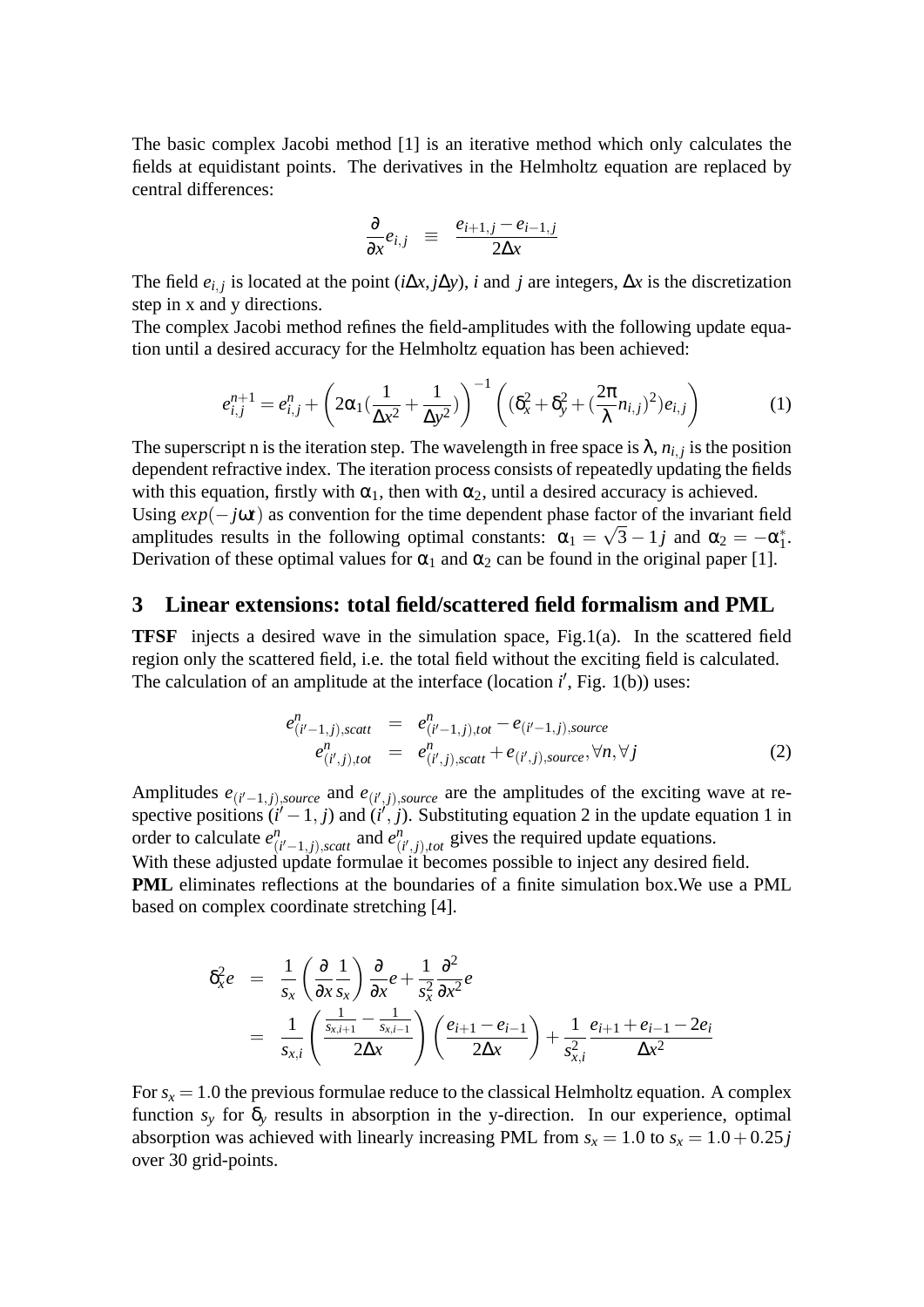



(b) Power Tranmission and Reflection for (c) Comparison between EME en Complex the linear structure Jacobi, both linear as non-linear case.

Figure 2: Power Transmission and Reflection of 2(a)

#### **4 Extending the iterative proces to simulate Kerr non-linearities**

The implementation for the Kerr effect uses an extra update-step for the refractive index after each iteration step. The instantaneous Kerr effect, modelled by  $n = n_{lin} + n_2|E|^2$ , results in: This results in:

$$
\varepsilon_{i,j}^n = (n_{i,j,lin} + n_{i,j,2} |e_{i,j}|^2)^2
$$
\n(3)

#### **5 Comparison with non-linear eigenmode expansion**

Comparison with eigenmode expansion (EME) has been done by simulating the onedimensional structure of figure 2(a). This structure basically is a cavity encapsulated by two Bragg mirrors.

The central cavity causes a resonance peak in the middle of the bandgap. (Fig. 2(b)) A non-linear material in the central cavity causes a shift of the central resonance wavelength to a higher wavelength. Figure 2(c) illustrates a good agreement between nonlinear eigenmode expansion (EME, [3]) and the non-linear complex Jacobi method (CJ). The incoming plane wave has an amplitude  $e = 1\frac{V}{n}$  $\frac{V}{m}$ . The non-linear cavity uses  $n_2 =$  $5 \times 10^{-3} \frac{m^2}{V^2}$  $\frac{m^2}{V^2}$ , *n*<sub>2</sub> as defined in formule 3.

EME uses an iterative proces for the non-linear sections. The recalculation of eigenmodes in the non-linear sections quickly becomes a bottleneck for a large amount of non-linear sections. CJ is very well suited for structures where the non-linearity is present in a large portion of the simulation domain.